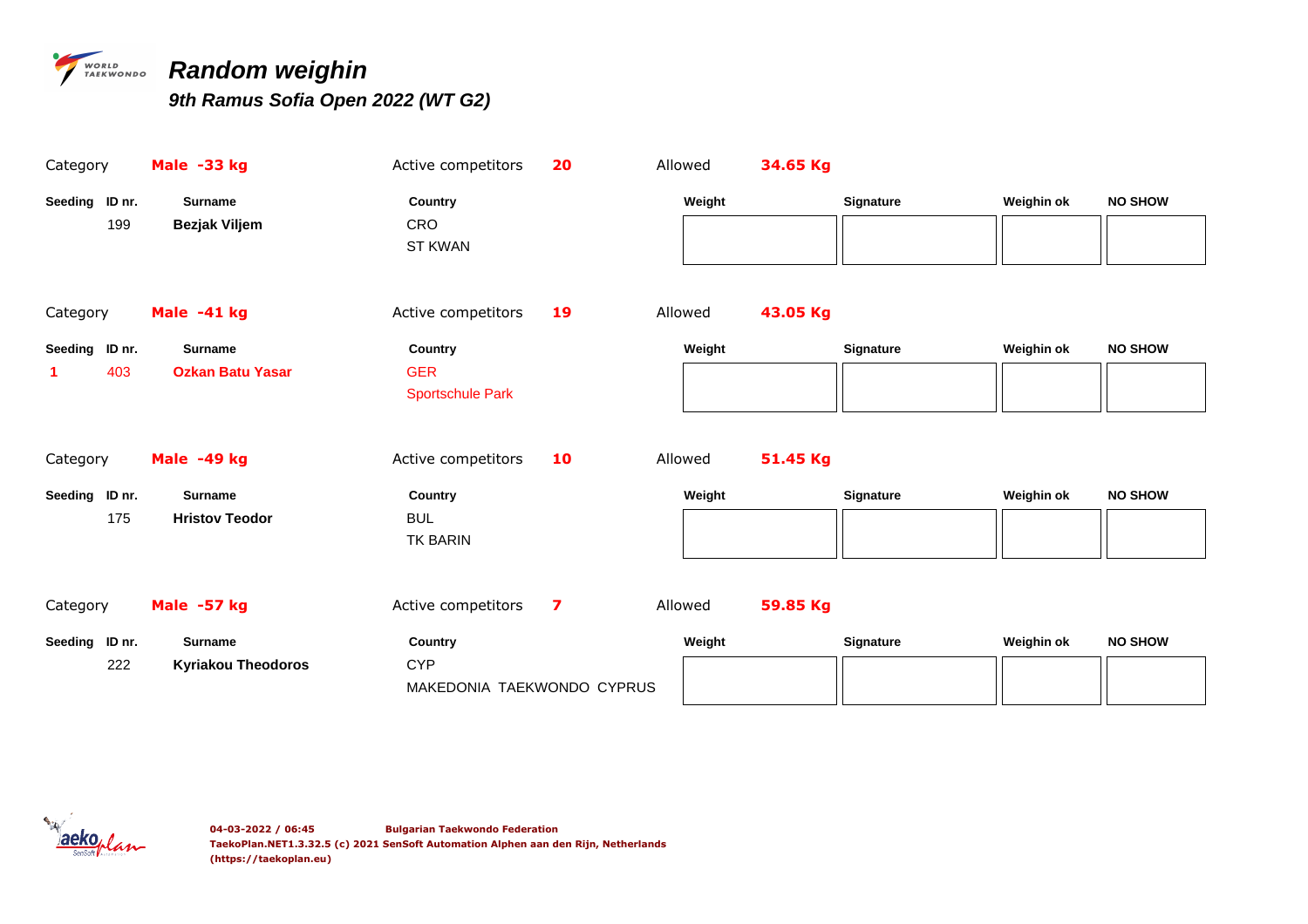

### **TAEKWONDO Random weighin**

| Category       |     | Male -48 kg                          | Active competitors                        | 10 | Allowed | 50.4 Kg  |                  |            |                |
|----------------|-----|--------------------------------------|-------------------------------------------|----|---------|----------|------------------|------------|----------------|
| Seeding ID nr. |     | <b>Surname</b>                       | Country                                   |    | Weight  |          | <b>Signature</b> | Weighin ok | <b>NO SHOW</b> |
|                | 538 | <b>Landau Omree</b>                  | <b>ISR</b><br><b>Israel National Team</b> |    |         |          |                  |            |                |
| Category       |     | Male -55 kg                          | Active competitors                        | 23 | Allowed | 57.75 Kg |                  |            |                |
| Seeding ID nr. |     | <b>Surname</b>                       | Country                                   |    | Weight  |          | <b>Signature</b> | Weighin ok | <b>NO SHOW</b> |
|                | 171 | Kafedzhyiski Mario                   | <b>BUL</b><br>Taekwondo Club Ramus        |    |         |          |                  |            |                |
| Category       |     | Male -63 kg                          | Active competitors                        | 18 | Allowed | 66.15 Kg |                  |            |                |
| Seeding ID nr. |     | <b>Surname</b>                       | Country                                   |    | Weight  |          | Signature        | Weighin ok | <b>NO SHOW</b> |
| 3              | 553 | <b>Genzel Eitan</b>                  | <b>ISR</b><br><b>Israel National Team</b> |    |         |          |                  |            |                |
| Category       |     | Male -73 kg                          | Active competitors                        | 11 | Allowed | 76.65 Kg |                  |            |                |
| Seeding ID nr. |     | <b>Surname</b>                       | Country                                   |    | Weight  |          | Signature        | Weighin ok | <b>NO SHOW</b> |
|                | 462 | Karagiannis Ioannis Konstantinos GRE |                                           |    |         |          |                  |            |                |
|                |     |                                      | A.C. Attiki Dynami                        |    |         |          |                  |            |                |

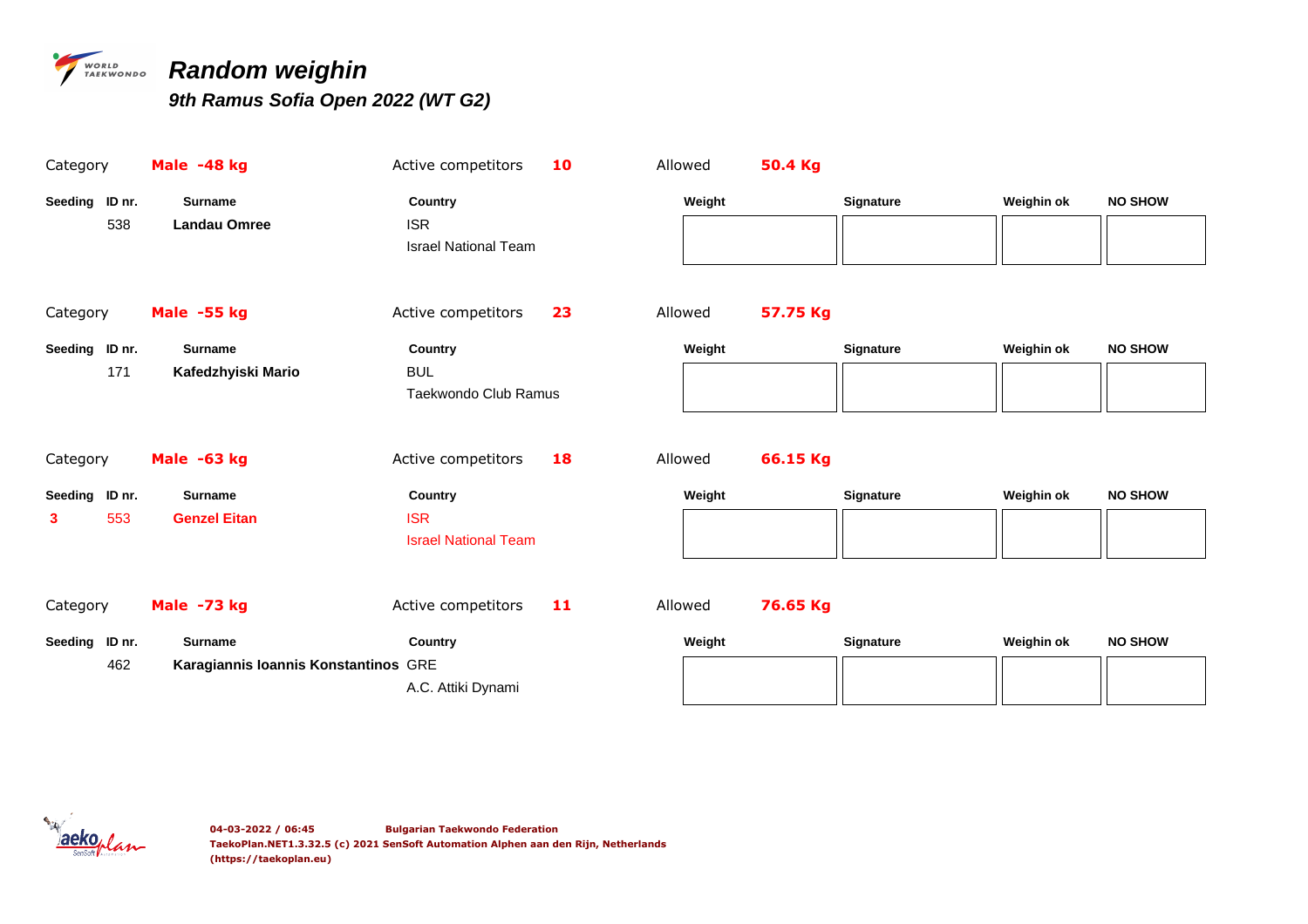## **WORLD Random weighin**

| Category       |      | Female -29 kg      | Active competitors                                | 3  | Allowed | 30.45 Kg |           |            |         |
|----------------|------|--------------------|---------------------------------------------------|----|---------|----------|-----------|------------|---------|
| Seeding ID nr. |      | Surname            | Country                                           |    | Weight  |          | Signature | Weighin ok | NO SHOW |
|                | 473  | Staikou Aikaterini | <b>GRE</b>                                        |    |         |          |           |            |         |
|                |      |                    | A.S. ATLANTAS PROSOTSANIS                         |    |         |          |           |            |         |
|                |      |                    |                                                   |    |         |          |           |            |         |
| Category       |      | Female -37 kg      | Active competitors                                | 11 | Allowed | 38.85 Kg |           |            |         |
| Seeding ID nr. |      | Surname            | Country                                           |    | Weight  |          | Signature | Weighin ok | NO SHOW |
|                | 388  | Celik Ela Eylul    | <b>GER</b>                                        |    |         |          |           |            |         |
|                |      |                    | LT Sports                                         |    |         |          |           |            |         |
|                |      |                    |                                                   |    |         |          |           |            |         |
| Category       |      | Female -44 kg      | Active competitors                                | 16 | Allowed | 46.2 Kg  |           |            |         |
| Seeding ID nr. |      | Surname            | Country                                           |    | Weight  |          | Signature | Weighin ok | NO SHOW |
|                | 937  | <b>Brkic Sanja</b> | <b>SRB</b>                                        |    |         |          |           |            |         |
|                |      |                    | <b>TKELIT</b>                                     |    |         |          |           |            |         |
|                |      |                    |                                                   |    |         |          |           |            |         |
| Category       |      | Female -51 kg      | Active competitors                                | 14 | Allowed | 53.55 Kg |           |            |         |
| Seeding ID nr. |      | Surname            | Country                                           |    | Weight  |          | Signature | Weighin ok | NO SHOW |
|                | 1002 | Anca Nicola Giurea | ROU                                               |    |         |          |           |            |         |
|                |      |                    | Romanian National Team - Ramus Sofia<br>Open 2022 |    |         |          |           |            |         |

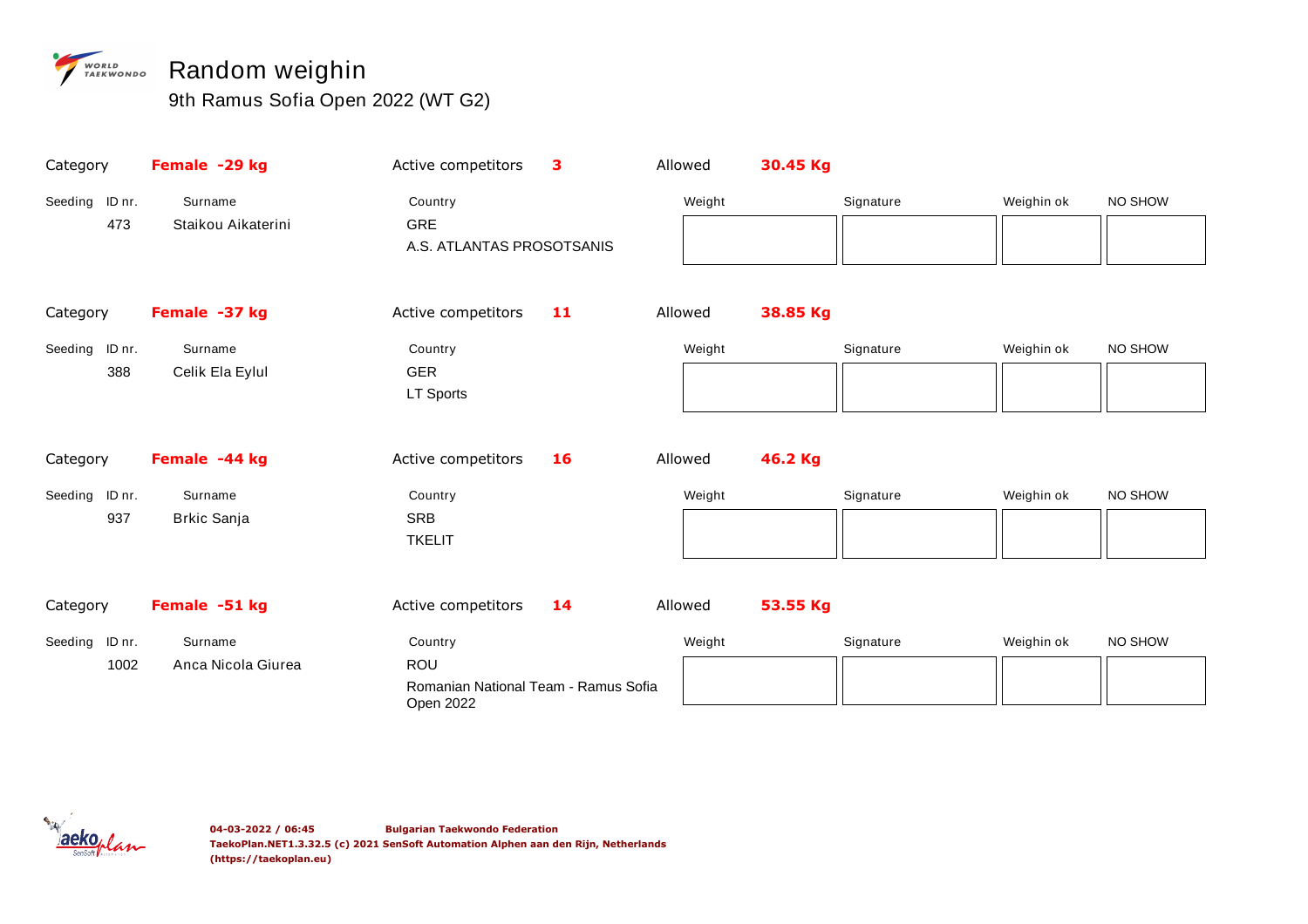## **WORLD Random weighin**

| Category                   | Female -59 kg                     | Active competitors                                     | 9  | Allowed | 61.95 Kg |           |            |         |
|----------------------------|-----------------------------------|--------------------------------------------------------|----|---------|----------|-----------|------------|---------|
| ID nr.<br>Seeding<br>109   | Surname<br>Miličević Lucija       | Country<br><b>BIH</b><br>Taekwondo Savez Herceg Bosne  |    | Weight  |          | Signature | Weighin ok | NO SHOW |
| Category                   | Female -44 kg                     | Active competitors                                     | 8  | Allowed | 46.2 Kg  |           |            |         |
| Seeding ID nr.<br>537      | Surname<br>Vigdor Ariel           | Country<br><b>ISR</b><br><b>Israel National Team</b>   |    | Weight  |          | Signature | Weighin ok | NO SHOW |
| Category                   | Female -49 kg                     | Active competitors                                     | 16 | Allowed | 51.45 Kg |           |            |         |
| Seeding ID nr.<br>855      | Surname<br>Jaksic Katarina        | Country<br><b>SRB</b><br>Taekwondo Club Banjica        |    | Weight  |          | Signature | Weighin ok | NO SHOW |
| Category                   | Female -55 kg                     | Active competitors                                     | 19 | Allowed | 57.75 Kg |           |            |         |
| Seeding ID nr.<br>509<br>6 | Surname<br>Lallou Paraskevi Oraia | Country<br><b>GRE</b><br><b>AOG Pigasos Analipseos</b> |    | Weight  |          | Signature | Weighin ok | NO SHOW |